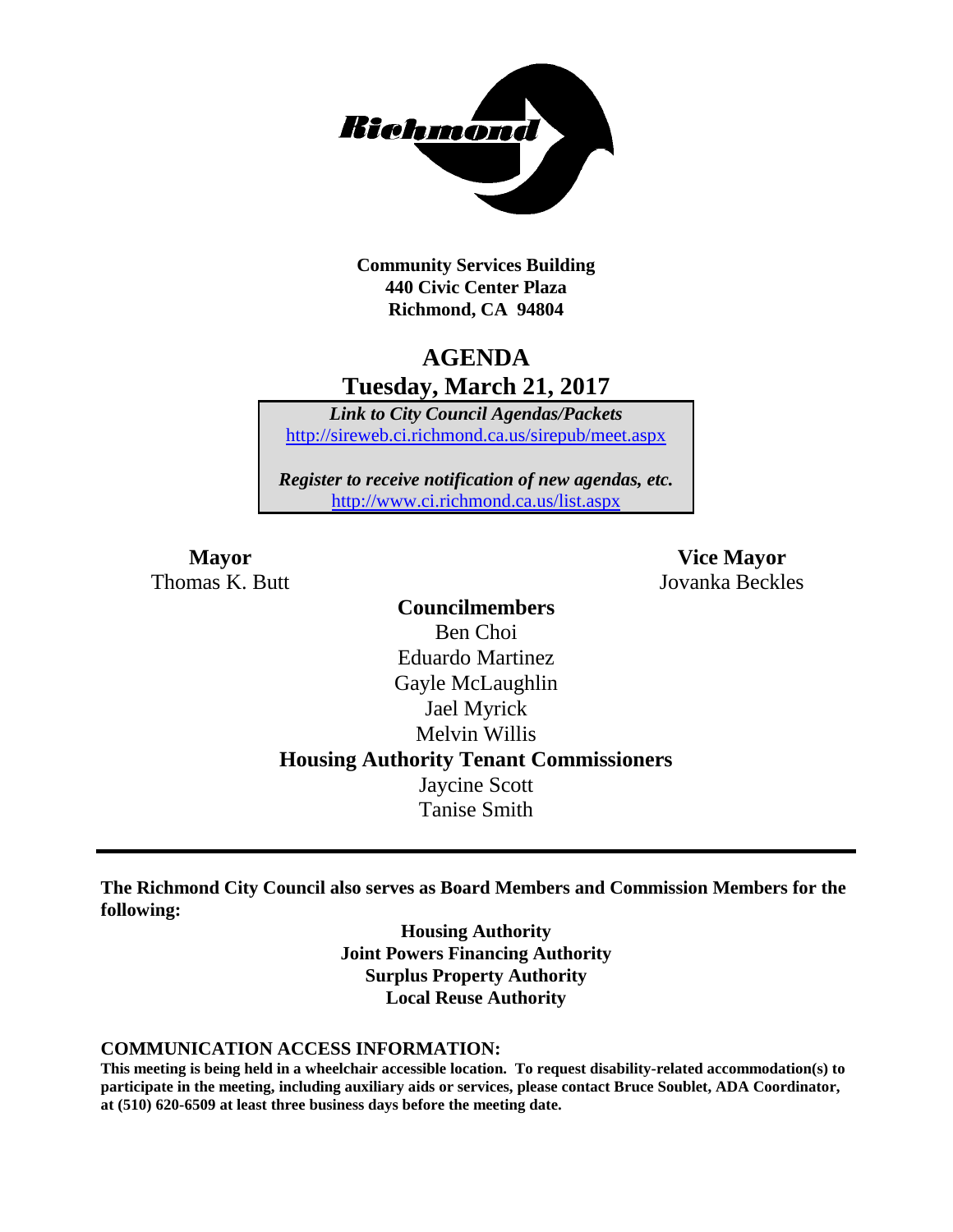# **MEETING PROCEDURES**

The City of Richmond encourages community participation at its City Council meetings and has established procedures that are intended to accommodate public input in a timely and time-sensitive way. As a courtesy to all members of the public who wish to participate in City Council meetings, please observe the following procedures:

**PUBLIC COMMENT ON AGENDA ITEMS:** Anyone who desires to address the City Council on items appearing on the agenda must complete and file a pink speaker's card with the City Clerk **prior** to the City Council's consideration of the item. Once the City Clerk has announced the item, no person shall be permitted to speak on the item other than those persons who have submitted their names to the City Clerk. Your name will be called when the item is announced for discussion. **Each speaker will be allowed up to TWO (2) MINUTES to address the City Council on NON-PUBLIC HEARING items listed on the agenda. Speakers are allowed up to THREE (3) minutes on PUBLIC HEARING items.**

**OPEN FORUM FOR PUBLIC COMMENT:** Individuals who would like to address the City Council on matters not listed on the agenda or on items remaining on the consent calendar may do so under Open Forum. All speakers must complete and file a pink speaker's card with the City Clerk **prior** to the commencement of Open Forum. The amount of time allotted to individual speakers shall be determined based on the number of persons requesting to speak during this item. **The time allocation for each speaker will be as follows:** 15 or fewer speakers, a maximum of 2 minutes; 16 to 24 speakers, a maximum of 1 and one-half minutes; and 25 or more speakers, a maximum of 1 minute.

#### **SPEAKERS ARE REQUESTED TO OCCUPY THE RESERVED SEATS IN THE FRONT ROW BEHIND THE SPEAKER'S PODIUM AS THEIR NAME IS ANNOUNCED BY THE CITY CLERK.**

**CONSENT CALENDAR:** Consent Calendar items are considered routine and will be enacted, approved or adopted by one motion unless a request for removal for discussion or explanation is received from the audience or the City Council. A member of the audience requesting to remove an item from the Consent Calendar must first complete a speaker's card and discuss the item with a City staff person who has knowledge of the subject material, prior to filing the card with the City Clerk and **prior** to the City Council's consideration of Agenda Review. An item removed from the Consent Calendar may be placed anywhere on the agenda following the City Council's agenda review.

**CONDUCT AT MEETINGS:** Richmond City Council meetings are limited public forums during which the City strives to provide an open, safe atmosphere and promote robust public debate. Members of the public, however, must comply with state law, as well as the City's laws and procedures and may not actually disrupt the orderly conduct of these meetings. The public, for example, may not shout or use amplifying devices, must submit comment cards and speak during their allotted time, may not create a physical disturbance, may not speak on matters unrelated to issues within the jurisdiction of the City Council or the agenda item at hand, and may not cause immediate threats to public safety.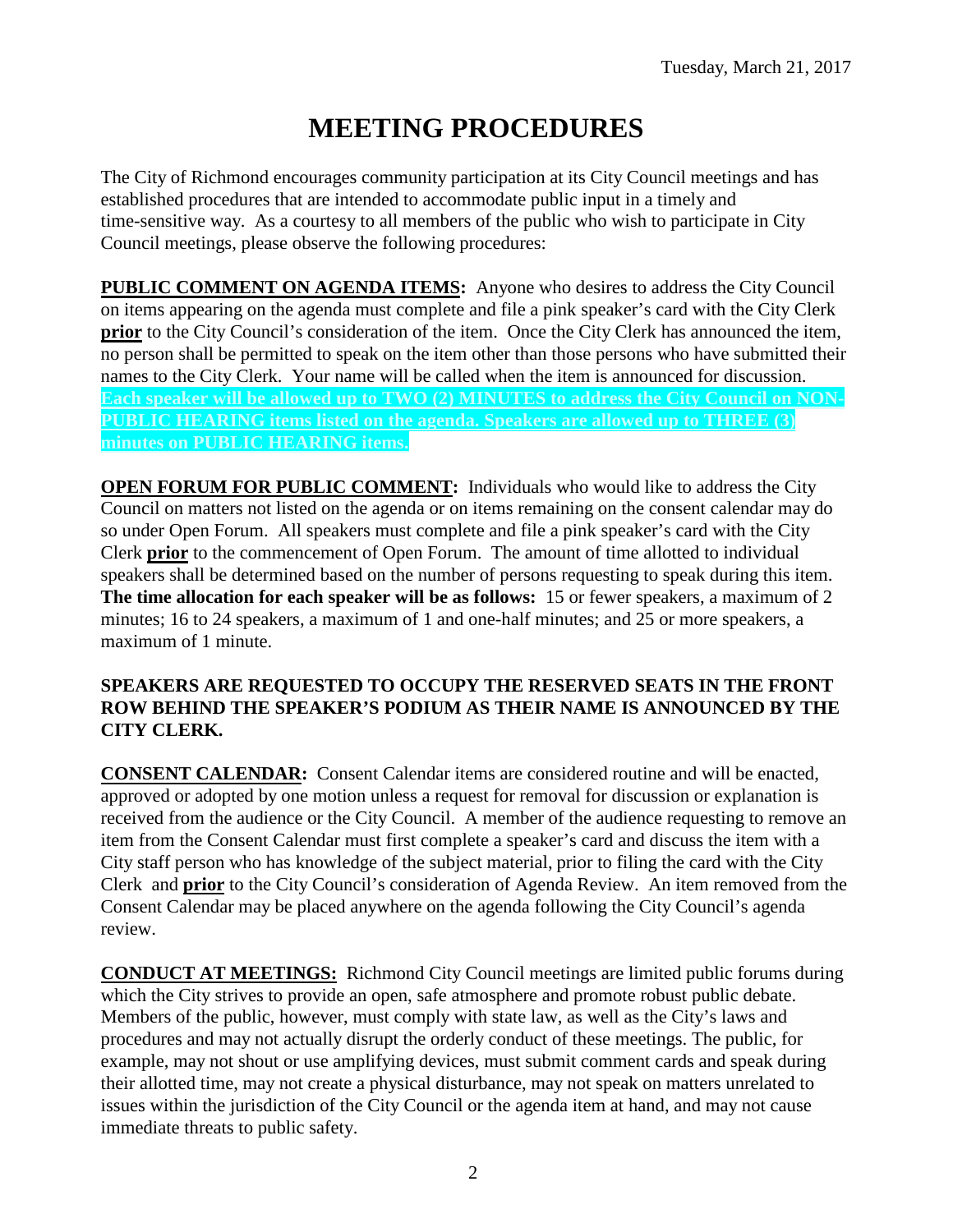**CITY HARASSMENT POLICY:** The City invites public comment and critique about its operations, including comment about the performance of its public officials and employees, at the public meetings of the City Council and boards and commissions. However, discriminatory or harassing comments about or in the presence of City employees, even comments by third parties, may create a hostile work environment, if severe or pervasive. The City prohibits harassment against an applicant, employee, or contractor on the basis of race, religious creed, color, national origin, ancestry, physical disability, medical condition, mental disability, marital status, sex (including pregnancy, childbirth, and related medical conditions), sexual orientation, gender identity, age or veteran status, or any other characteristic protected by federal, state or local law. In order to acknowledge the public's right to comment on City operations at public meetings, which could include comments that violate the City's harassment policy if such comments do not cause an actual disruption under the Council Rules and Procedures, while taking reasonable steps to protect City employees from discrimination and harassment, City Boards and Commissions shall adhere to the following procedures. If any person makes a harassing remark at a public meeting that violates the above City policy prohibiting harassment, the presiding officer of the meeting may, at the conclusion of the speaker's remarks and allotted time: (a) remind the public that the City's Policy Regarding Harassment of its Employees is contained in the written posted agenda; and (b) state that comments in violation of City policy are not condoned by the City and will play no role in City decisions. If any person makes a harassing remark at a public meeting that violates the above City policy, any City employee in the room who is offended by remarks violating the City's policy is excused from attendance at the meeting. No City employee is compelled to remain in attendance where it appears likely that speakers will make further harassing comments. If an employee leaves a City meeting for this reason, the presiding officer may send a designee to notify any offended employee who has left the meeting when those comments are likely concluded so that the employee may return to the meeting. The presiding officer may remind an employee or any council or board or commission member that he or she may leave the meeting if a remark violating the City's harassment policy is made. These procedures supplement the Council Rules and Procedures relating to disruption of orderly conduct at Council meetings.

Any law enforcement officer on duty or whose service is commanded by the presiding officer shall be Sergeant-at-Arms of the Council meetings. He/she, or they, shall carry out all orders and instructions given by the presiding officer for the purpose of maintaining order and decorum at the Council meetings (City Council Rules of Procedure and Order Section III F, RMC Section 2.12.030).

**\*\*\*\*\*\*\*\*\*\*\*\*\*\*\*\*\*\*\*\*\*\*\*\*\*\*\*\*\*\*\*\*\*\*\*\*\*\*\*\*\*\*\*\*\*\*\*\*\*\*\*\*\*\*\*\*\*\***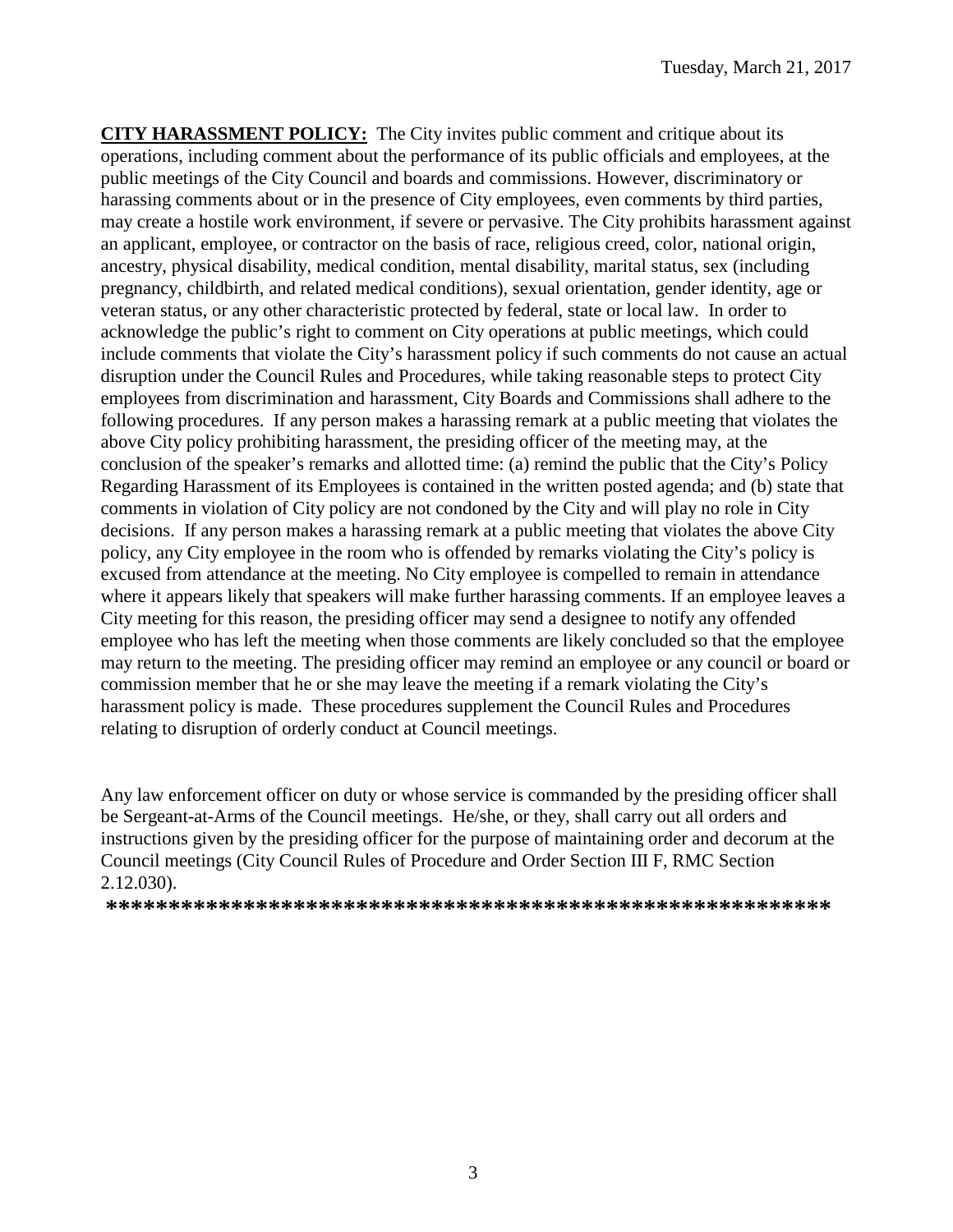# **OPEN SESSION TO HEAR PUBLIC COMMENT BEFORE CLOSED SESSION**

5:15 p.m.

#### **A. ROLL CALL**

#### **B. PUBLIC COMMENT BEFORE CLOSED SESSION**

#### **C. ADJOURN TO CLOSED SESSION**

# **CLOSED SESSION**

Shimada Room of the Community Services Building

#### **CITY COUNCIL**

CONFERENCE WITH LEGAL COUNSEL - EXISTING LITIGATION (Subdivision [a] of Government Code Section 54956.9):

Upstream Pt. Molate vs. City of Richmond

LIABILITY CLAIMS - (Government Code Section 54956.9):

Ronald Vinson vs. City of Richmond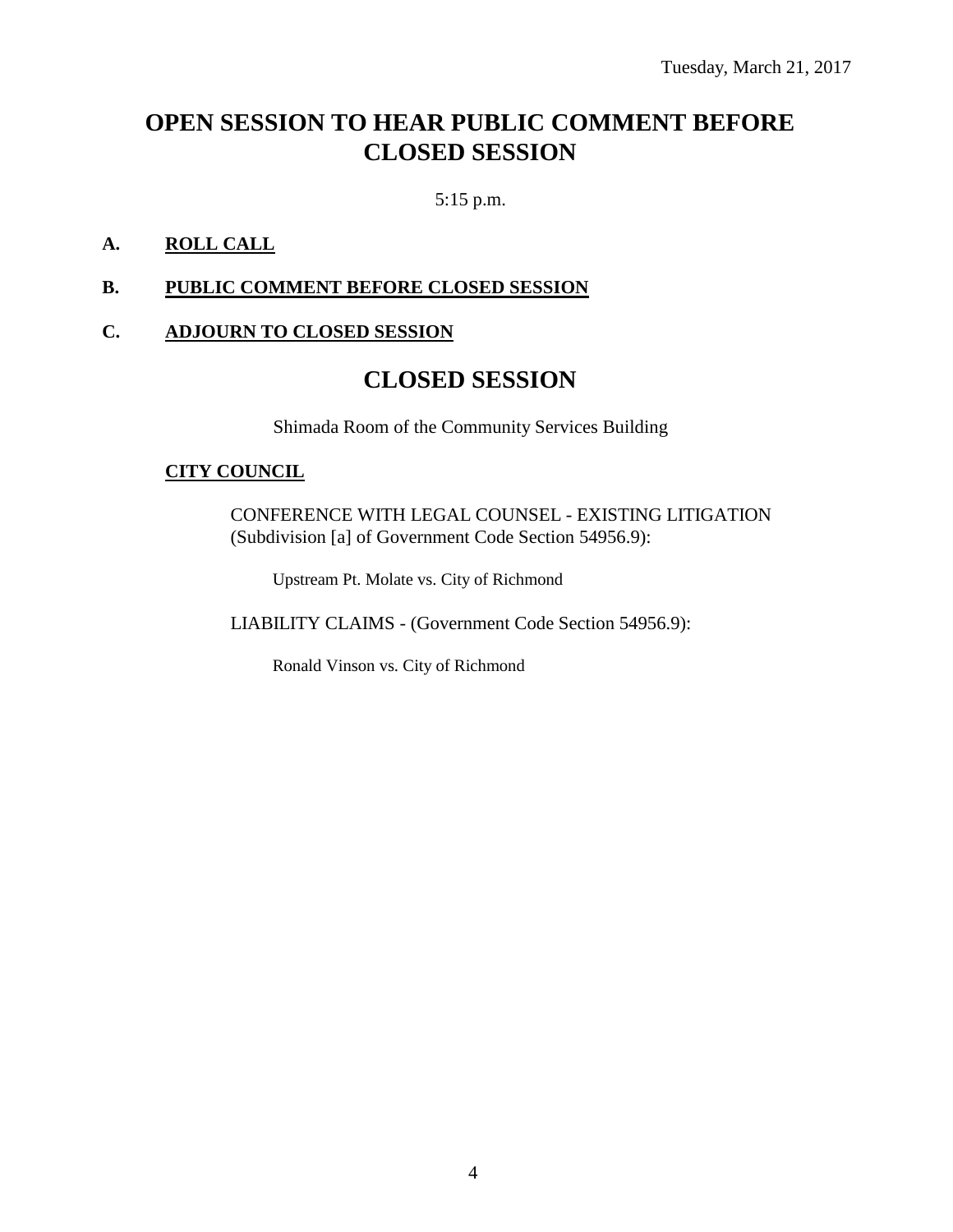# **REGULAR MEETING OF THE RICHMOND CITY COUNCIL**

6:30 p.m.

- **A. PLEDGE TO THE FLAG**
- **B. ROLL CALL**
- **C. STATEMENT OF CONFLICT OF INTEREST**
- **D. AGENDA REVIEW**

## **E. REPORT FROM THE CITY ATTORNEY OF FINAL DECISIONS MADE DURING CLOSED SESSION**

- **F. REPORT FROM THE CITY MANAGER**
- **G. OPEN FORUM FOR PUBLIC COMMENT**

### **H. CITY COUNCIL CONSENT CALENDAR**

- **H-1.** RECEIVE a report on the Richmond Municipal Sewer District for the month of January 2017 - Water Resource Recovery Department (Ryan Smith 620-5486).
- **H-2.** ADOPT a resolution authorizing the city manager to execute a Cooperative Implementation Agreement with the State of California Department of Transportation (CALTRANS) allowing the City of Richmond to receive \$2.5 million for the construction of two full-trash capture devices to prevent litter from discharging to local watersheds and San Francisco Bay - Water Resource Recovery Department (Ryan Smith 620-5486).
- **H-3.** APPROVE a contract with Community Violence Solutions (CVS) in an amount not to exceed \$18,487 for the continuation of Child Forensic Interviewing services at the Children's Interview Center (CIC), in support of Richmond Police Department criminal investigations involving circumstances where a child is believed to have been sexually and or physically abused, and or subjected to severe neglect. The contract term is from July 1, 2016, through June 30, 2017 - Police Department (Chief Allwyn Brown 621-1802).
- **H-4.** APPROVE a two-year contract amendment with Linear Systems for maintenance of the Document Imaging Management Systems (DIMS) software, increasing the contract amount by \$13,000 for a total not to exceed \$73,000, and extending the term to July 1, 2017 through June 30, 2019 - Police Department (Chief Allwyn Brown 621-1802).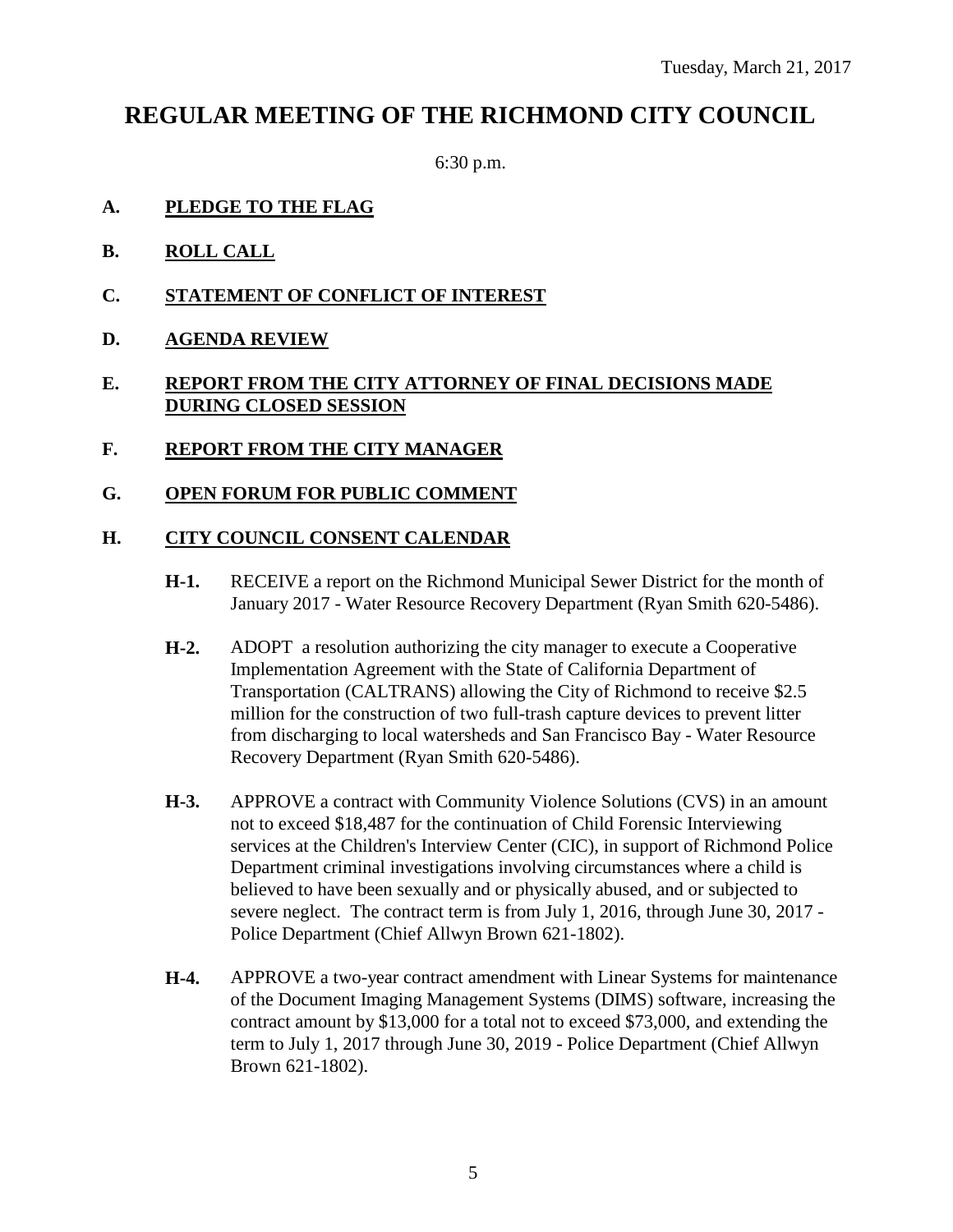- **H-5.** INTRODUCE an ordinance (first reading) adding Chapter 14.46 of the City of Richmond Municipal Code establishing parking regulations for certain parking zones and establishing a parking authority enterprise fund to fund parking improvements and parking authority activities - City Manager's Office (Bill Lindsay 620-6512/Denée Evans 621-1718).
- **H-6.** REVIEW the annual year-end developer fee report as required pursuant to Section 66006 of the Government Code, and ADOPT a resolution finding that there is a reasonable relationship between the current need for developer fees collected but unexpended within five years of collection, and the purpose for which they were originally collected, as required pursuant to Section 66001 of the Government Code - Finance Department (Belinda Warner/Connie Valentine 620-6701).
- **H-7.** APPOINT the following individuals to the Rent Board: Nancy Combs, new appointment, seat #1 term expiring March 21, 2019, Virginia Finlay, new appointment, seat #2, term expiring March 21, 2019, Emma Gerould, new appointment, seat #3, term expiring March 21, 2019, David Gray, new appointment, seat #4, term expiring March 21, 2019, Lauren Maddock, new appointment, seat #5, term expiring March 21, 2019 - Office of the Mayor (Mayor Tom Butt 620-6503).
- **H-8.** APPROVE actions to update the Library Commission: APPOINT Elaine Dockens, new appointment, seat #4, term expiration July 1, 2018 - Office of the Mayor (Mayor Tom Butt 620-6503).
- **H-9.** ADOPT a resolution renewing and continuing the local emergency on Via Verdi due to landslide damage, which was initially ratified by the City Council on February 28, 2017 - Engineering and Capital Improvement Projects Department (Yader Bermudez 620-5478).
- **H-10.** ADOPT a resolution renewing and continuing the local emergency on Rifle Range Road due to landslide damage, which was initially ratified by the City Council on March 7, 2017 - Engineering and Capital Improvement Projects Department (Yader Bermudez 620-5478).
- **H-11.** ADOPT a resolution approving the Final Map for Subdivision [9422], "Bottoms Property", authorizing the City to enter a Subdivision Improvement Agreement with the developer, Shea Homes LP, a California Limited Partnership, and authorizing the recording thereof - Engineering and Capital Improvement Department (Yader Bermudez 774-6300/Steven Tam 307-8112).
- **H-12.** APPROVE the minutes of the regular City Council meetings held Tuesday, February 21 and 28, 2017 - City Clerk's Office (Pamela Christian 620-6513).